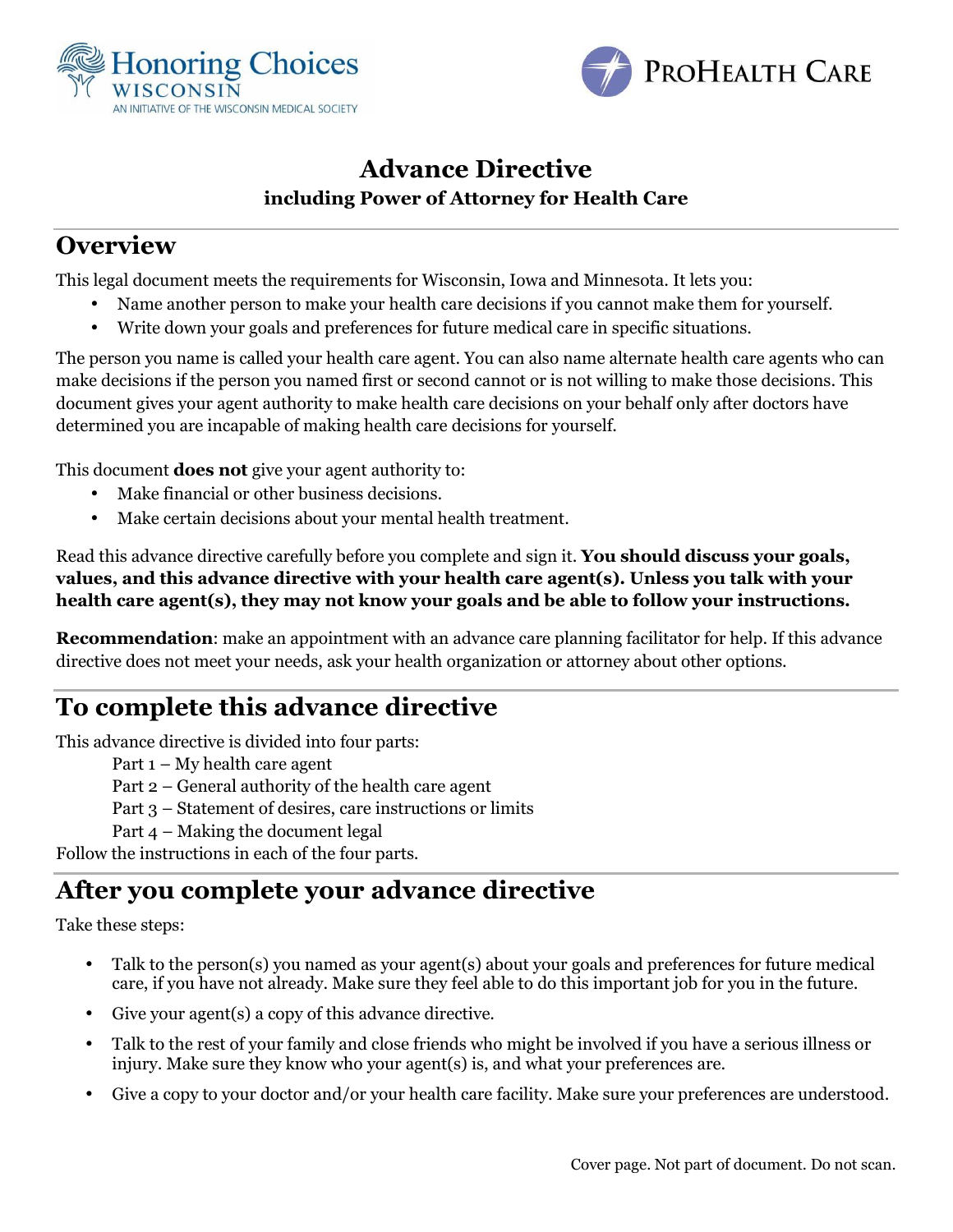

\*As of June 1, 2017 The name Honoring Choices Wisconsin is used under license from the Twin Cities Medical Foundation.

- Keep a copy of this advance directive where it can be easily found.
- If you go to a hospital or nursing home, take a copy of this advance directive and ask that it be placed in your medical record.
- Review and update this advance directive whenever any of the "Five D's" occur:

*Decade* – when you start each new decade of your life.

*Death (or Dispute)–* when a loved one or a health care agent dies (or disagrees with your preferences).

*Divorce* – when divorce (or annulment) happens. If your spouse or domestic partner is your agent, your advance directive is no longer valid. You must complete a new advance directive, even if you want your ex-spouse or ex-partner to remain your agent.

*Diagnosis* – when you are diagnosed with a serious illness.

*Decline* – when your health gets worse, especially when you are unable to live on your own.

- If your goals and preferences change:
	- $\overline{\circ}$  Talk to your agent(s), your family, your doctor, and everyone who has copies of this advance directive.
	- o Then, complete a new advance directive.
- Cut out the card below, fill it in, fold it and put it in your wallet.

| <b>I HAVE AN ADVANCE DIRECTIVE</b>                                                                              | My advance directive is filed at this health care facility                                                                                                                                                                           |
|-----------------------------------------------------------------------------------------------------------------|--------------------------------------------------------------------------------------------------------------------------------------------------------------------------------------------------------------------------------------|
| Date of birth <b>Exercise 2018</b>                                                                              |                                                                                                                                                                                                                                      |
| Honoring Choices<br>AN INITIATIVE OF THE WISCONSIN MEDICAL SOCIETY                                              | Phone <b>Phone</b><br>My health care agent is                                                                                                                                                                                        |
| The name "Honoring Choices Wisconsin" is used under<br>license from the Twin Cities Medical Society Foundation. | Phone <b>contract the contract of the contract of the contract of the contract of the contract of the contract of the contract of the contract of the contract of the contract of the contract of the contract of the contract o</b> |

## **Need help?**

If you need help to complete this advance directive, contact: **262-928-2450 or** 

# **advance careplanning@phci.org**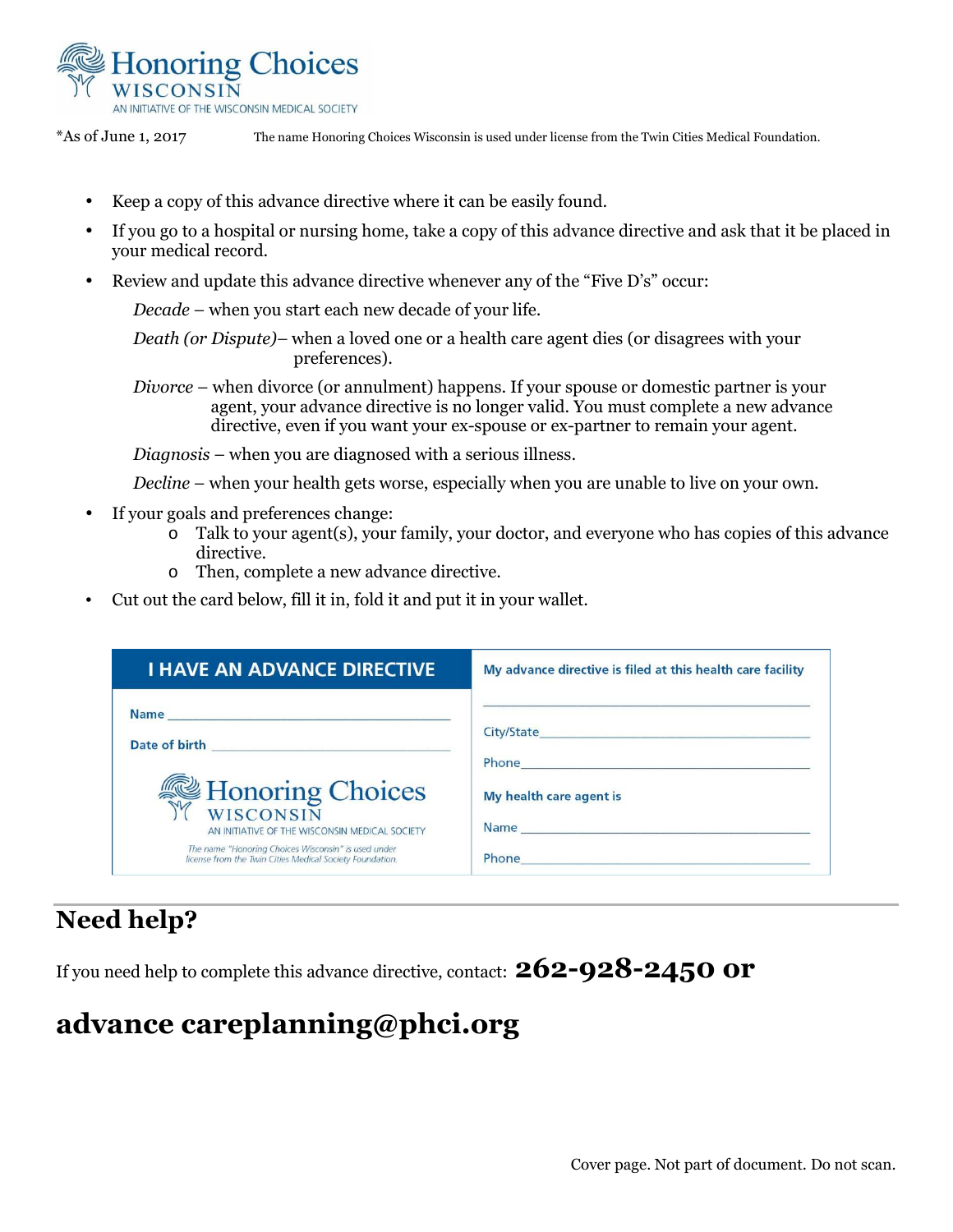

# Advance Directive including Power of Attorney for Health Care

| For:                                                                                                                                                                                                                           |  |
|--------------------------------------------------------------------------------------------------------------------------------------------------------------------------------------------------------------------------------|--|
|                                                                                                                                                                                                                                |  |
|                                                                                                                                                                                                                                |  |
|                                                                                                                                                                                                                                |  |
| Address and the contract of the contract of the contract of the contract of the contract of the contract of the contract of the contract of the contract of the contract of the contract of the contract of the contract of th |  |
|                                                                                                                                                                                                                                |  |
| Copies of this document have been given to:                                                                                                                                                                                    |  |
|                                                                                                                                                                                                                                |  |
|                                                                                                                                                                                                                                |  |
|                                                                                                                                                                                                                                |  |
|                                                                                                                                                                                                                                |  |
|                                                                                                                                                                                                                                |  |
|                                                                                                                                                                                                                                |  |
|                                                                                                                                                                                                                                |  |
| Health care professional/health care facility:                                                                                                                                                                                 |  |
| Name                                                                                                                                                                                                                           |  |
| Name                                                                                                                                                                                                                           |  |
|                                                                                                                                                                                                                                |  |

The name Honoring Choices Wisconsin is used under license from the Twin Cities Medical Foundation. June 2017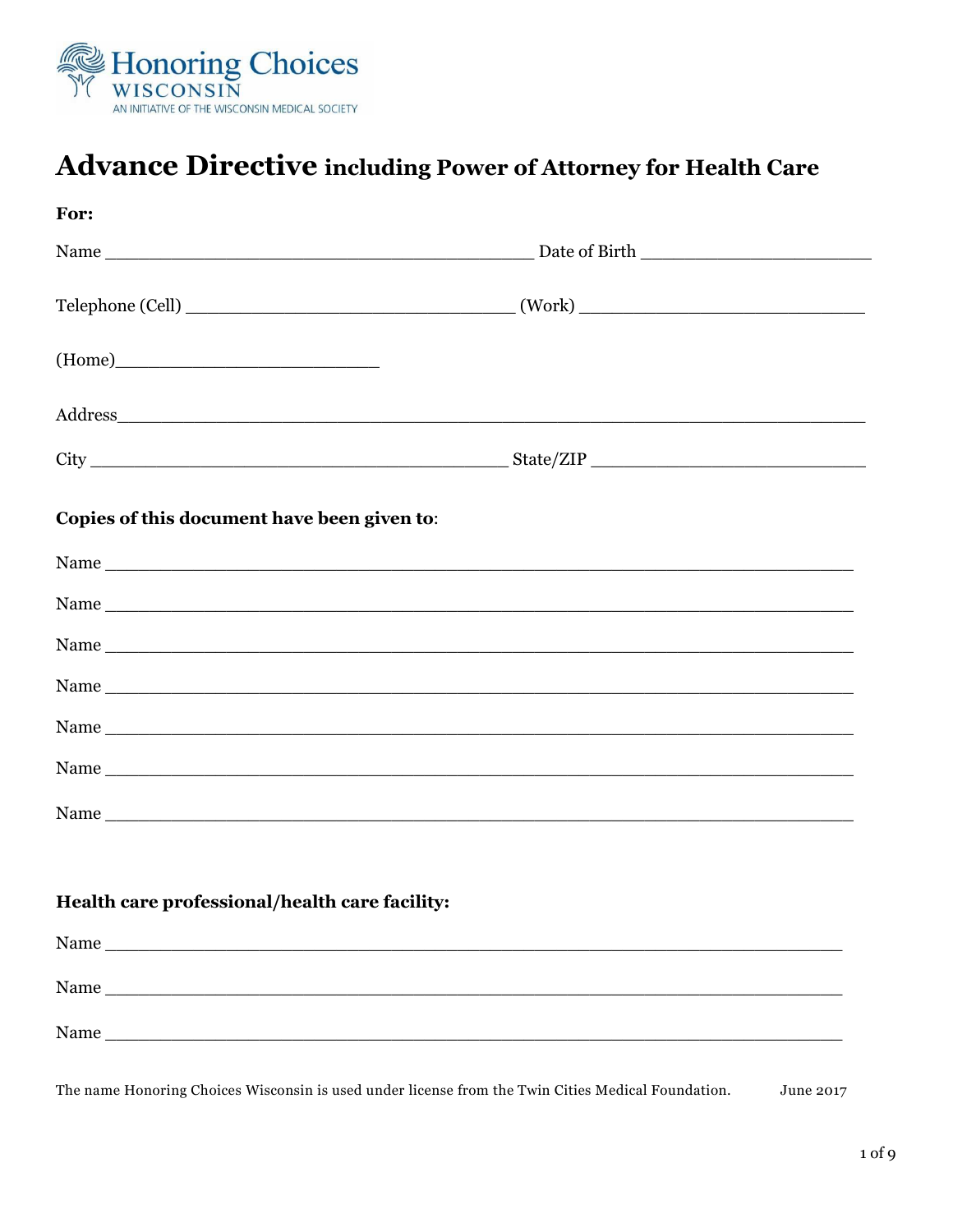

# **Notice to Person Making this Document**

**You have the right to make decisions about your health care. No health care may be given to you over your objection, and necessary health care may not be stopped or withheld if you object.** 

**Because your health care providers in some cases may not have had the opportunity to establish a long-term relationship with you, they are often unfamiliar with your beliefs and values and the details of your family relationships. This poses a problem if you become physically or mentally unable to make decisions about your health care.** 

**In order to avoid this problem, you may sign this legal document to specify the person whom you want to make health care decisions for you if you are unable to make those decisions personally. That person is known as your health care agent. You should take some time to discuss your thoughts and beliefs about medical treatment with the person or persons whom you have specified. You may state in this document any types of health care that you do or do not desire, and you may limit the authority of your health care agent. If your health care agent is unaware of your desires with respect to a particular health care decision, he or she is required to determine what would be in your best interests in making the decision.** 

**This is an important legal document. It gives your agent broad powers to make health care decisions for you. It revokes any prior power of attorney for health care that you may have made. If you wish to change your power of attorney for health care, you may revoke this document at any time by destroying it, by directing another person to destroy it in your presence, by signing a written and dated statement or by stating that it is revoked in the presence of two witnesses. If you revoke, you should notify your agent, your health care providers, and any other person to whom you have given a copy. If your agent is your spouse or domestic partner and your marriage is annulled or you are divorced or the domestic partnership is terminated after signing this document, the document is invalid.** 

**You may also use this document to make or refuse to make an anatomical gift upon your death. If you use this document to make or refuse to make an anatomical gift, this document revokes any prior record of gift that you may have made. You may revoke or change any anatomical gift that you make by this document by crossing out the anatomical gifts provision in this document.** 

**Do not sign this document unless you clearly understand it. It is suggested that you keep the original of this document on file with your doctor.**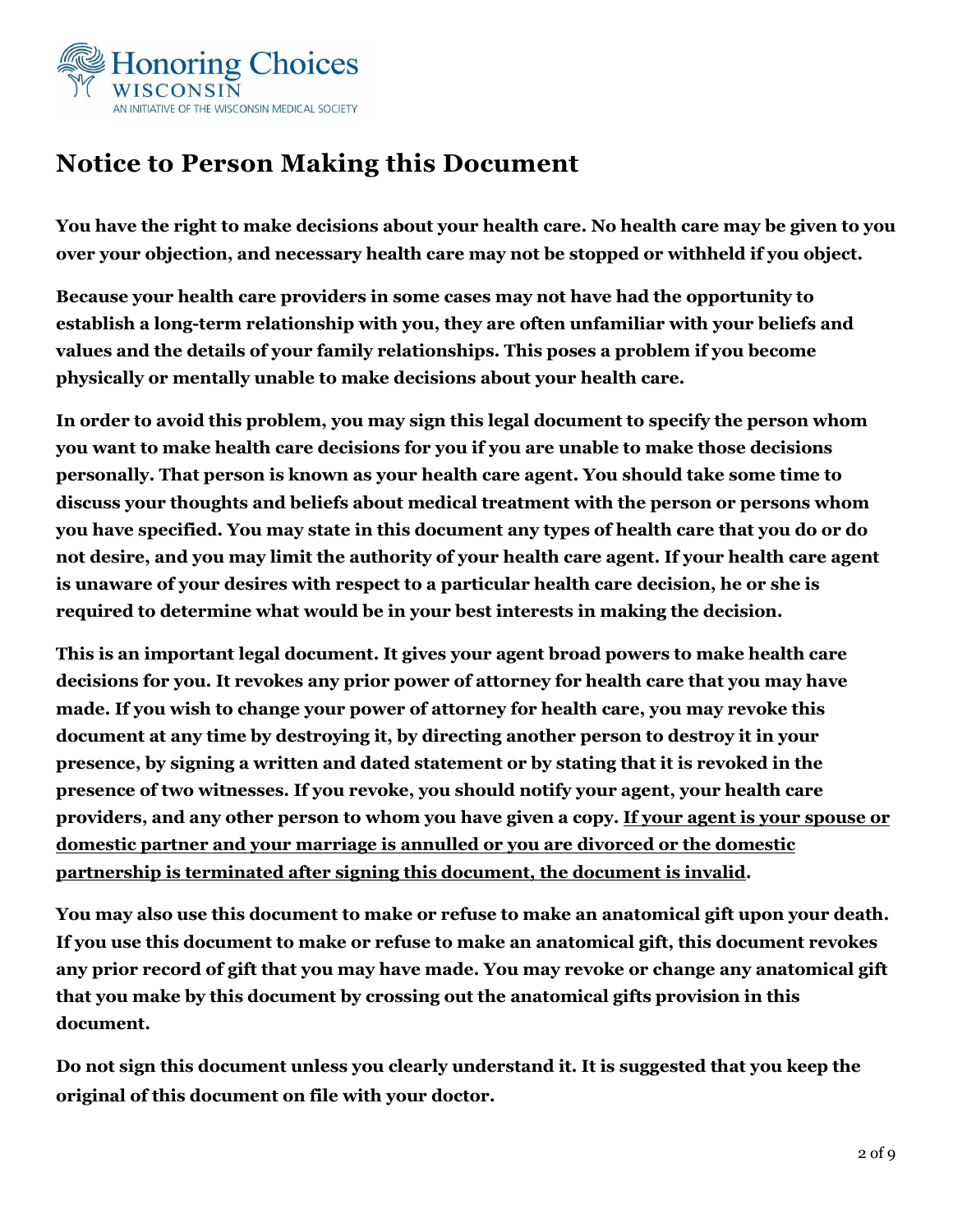

## **Part 1: My health care agent**

If you can no longer make your own health care decisions, this advance directive names the person you authorize to make these choices for you. This person will be your health care agent. State law says he or she will make your health care choices for you only after doctors have determined you are incapable of making health care decisions. Your agent will make decisions about your medical care as you would if you were able. You and your health care agent(s) should have ongoing talks about your health and health care choices.

Choose someone who knows you well. It should be someone you trust and who respects your goals and values. This person should be able to make difficult decisions under stress. Often family members are good choices, but not always. Choose someone who will closely follow what you want and will be a good advocate for you. Discuss this document and your views with the person(s) you choose to be your health care agent(s).

A health care agent must be at least 18 years old. Your health care agent may not be one of your health care providers or an employee of your health care provider, unless he or she is a relative.

### **The person I choose as my health care agent is:**

| <b>Second choice:</b> | If that person is unable or unwilling to make decisions for me, then my next choice is:            |  |  |
|-----------------------|----------------------------------------------------------------------------------------------------|--|--|
|                       |                                                                                                    |  |  |
|                       |                                                                                                    |  |  |
|                       |                                                                                                    |  |  |
|                       | $City$ $\qquad \qquad$ $\qquad \qquad$ $\qquad \qquad$ $\qquad \qquad$ $State/ZIP$ $\qquad \qquad$ |  |  |
| <b>Third choice:</b>  | If that person is unable or unwilling to make decisions for me, then my next choice is:            |  |  |
|                       |                                                                                                    |  |  |
|                       |                                                                                                    |  |  |
|                       |                                                                                                    |  |  |
|                       |                                                                                                    |  |  |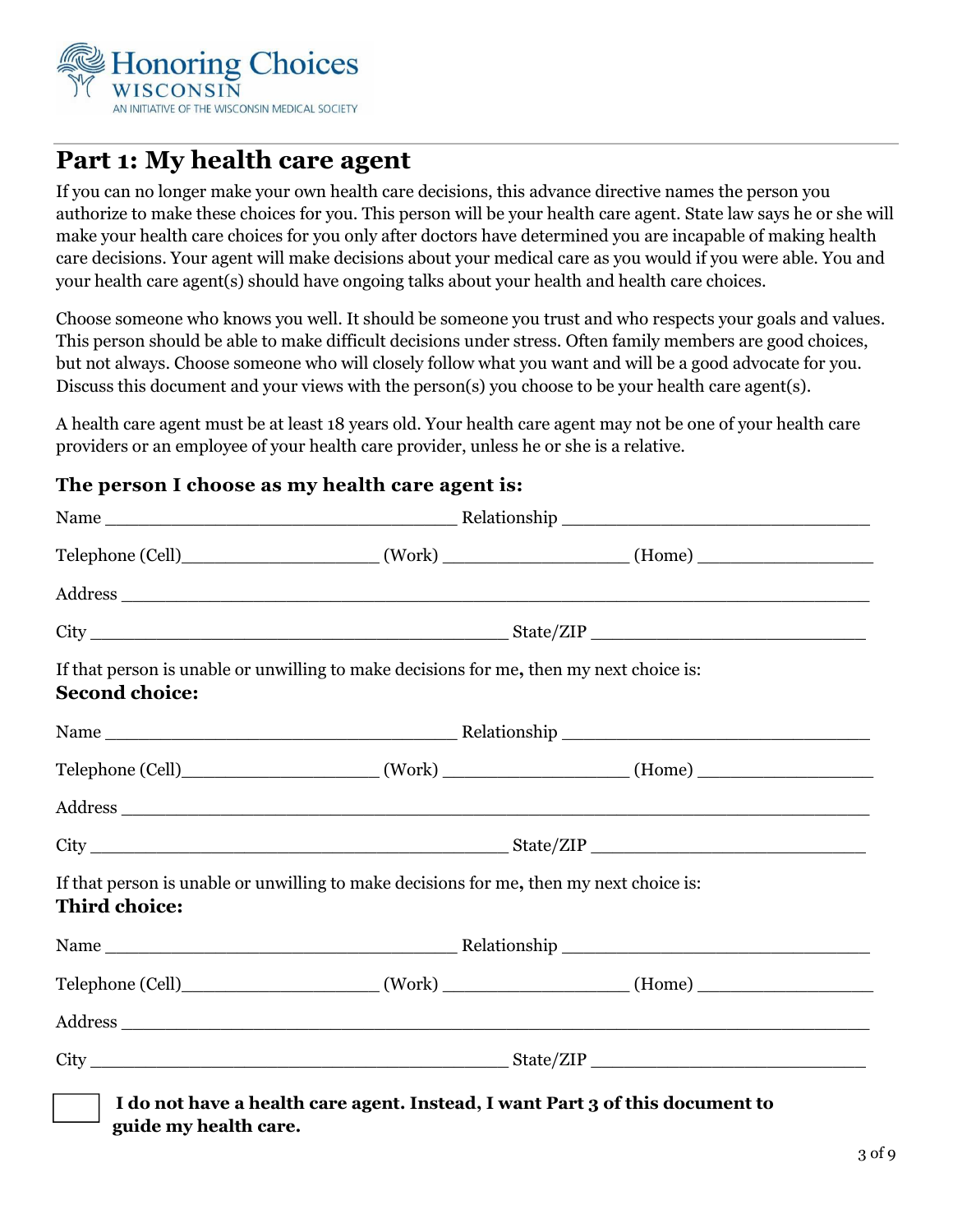

# **Part 2: General authority of the health care agent**

### **To complete this part:**

Draw a line through anything in the box below you do **not** want your health care agent to do. For example, it should look like this: Decide on

I want my health care agent to be able to:

- Decide on tests, medicine, surgery and other medical care. If treatment has started, my agent can keep it going or stop it, based on my instructions or my best interests.
- Interpret my instructions based on what he or she knows of my preferences and values.
- Review and release my medical records and personal files as needed for my medical care.
- Arrange for my medical care and treatment in Wisconsin or any other state.
- Decide whether organs or tissues (anatomical gifts) can be donated after my death according to my preferences and values.

### **Limits on mental health treatment in Wisconsin**

Wisconsin law says my health care agent may not admit or commit me to an inpatient facility for mental health treatment. This means that in Wisconsin, my agent cannot admit me to:

- an institution for mental diseases
- an intermediate care facility for people with an intellectual disability, or
- a state treatment facility for mental health.

My health care agent may not agree to any drastic mental health treatments for me. These treatments include experimental mental health research, brain surgery, or electroshock therapy.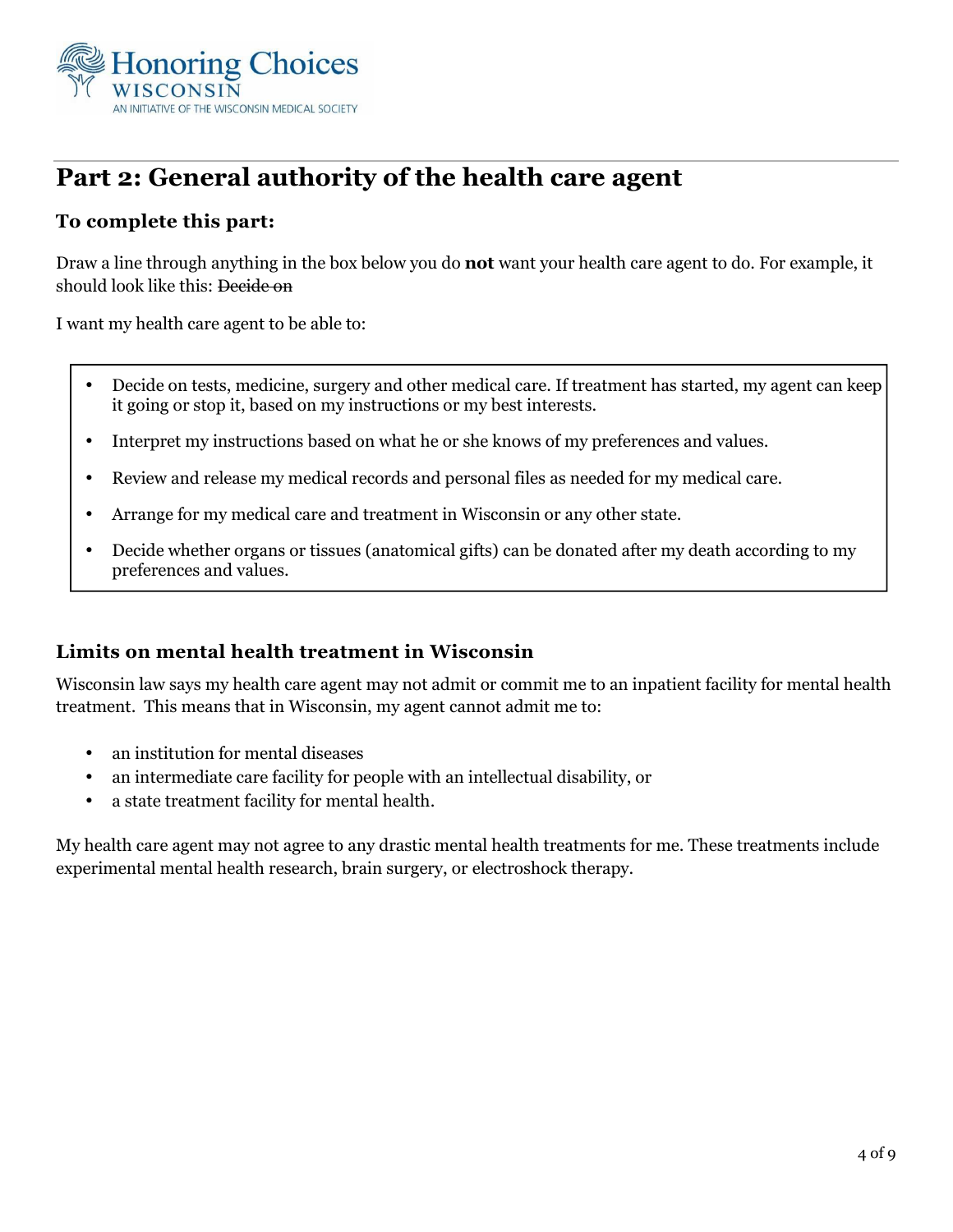

#### **To complete the next three questions:**

Initial or check the box beside the one statement in each section you agree with. **In Wisconsin, if you do not mark any box in a section, or you choose "no," only a court can make the decision and not your health care agent.**

**1. Agent authority to make the decision to admit me to a nursing home or community-based residential facility for long-term care.** 

Note: Your health care agent has the authority to admit you to a nursing home or care facility (communitybased residential facility) for a **short-term** stay. For example, you might need care to recover after surgery and you expect to go home.

If I need **long-term** care for any reason, then:

**Yes, my agent can make the decision** to admit me to a nursing home or community-based residential facility for a long-term stay.

**No, my agent cannot make the decision** to admit me to a nursing home or community-based residential facility for a long-term stay.

In Wisconsin, choosing "no" or leaving this section blank means I cannot be admitted to a Wisconsin long-term care facility without a court order.

### **2. Agent authority to make the decision to refuse or have removed a feeding tube and/or IV fluids.**

 **Yes, my agent can make the decision** to refuse or stop tube feedings and/or IV fluids.

 **No, my agent cannot make the decision** to refuse or stop tube feedings and/or IV fluids*.* 

In Wisconsin, *c*hoosing "no" or leaving this section blank means feeding tubes and IV fluids cannot be refused or stopped without a court order.

### **3. Agent authority to make health care decisions during pregnancy.**

 **Yes, my agent can** make health care decisions for me if I am pregnant.

**No, my agent cannot** make health care decisions if I am pregnant.

#### **This does not apply to me.**

In Wisconsin, choosing "no" or leaving this section blank means health care decisions cannot be made for me while I am pregnant without a court order.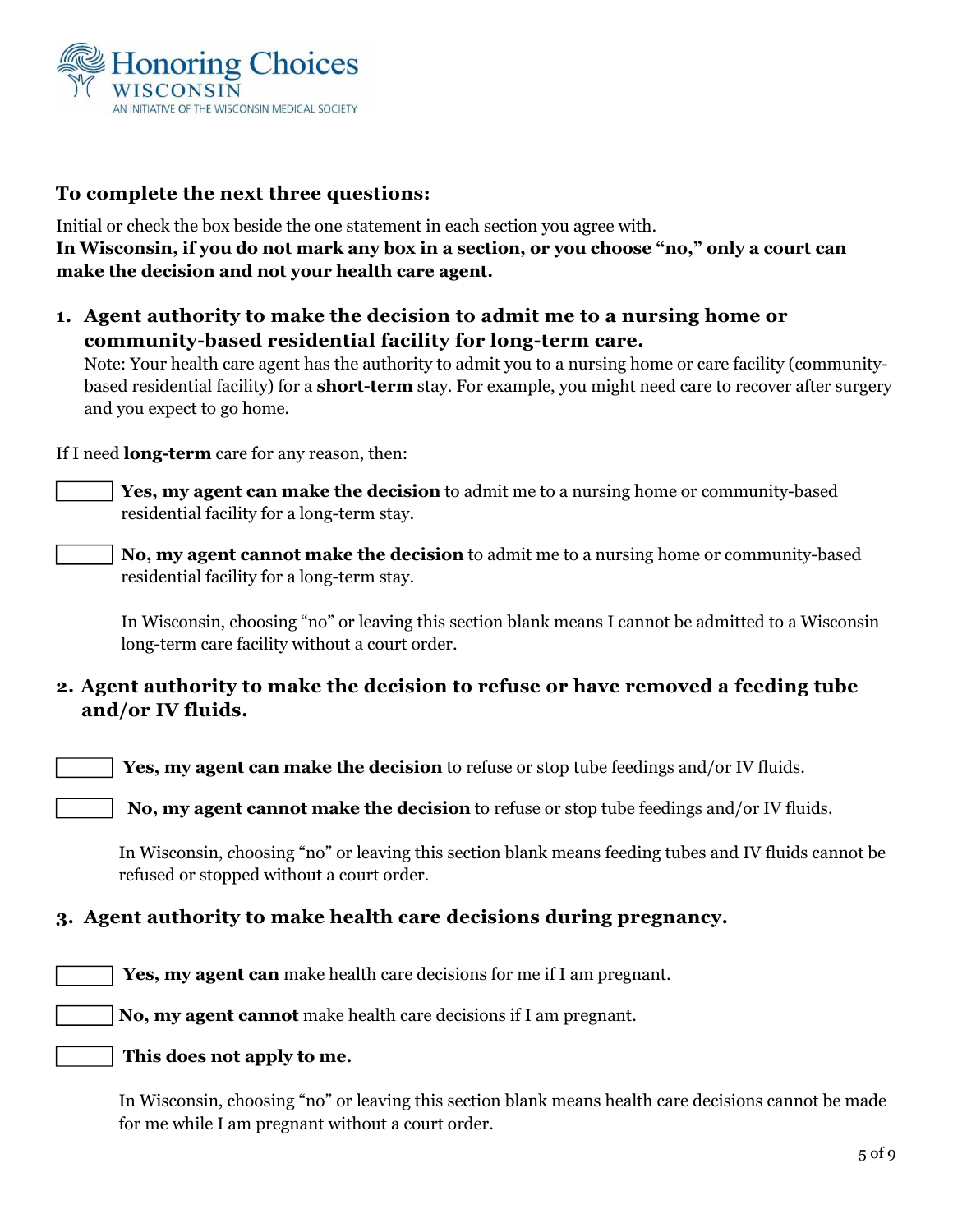

# **Part 3: Statement of desires, care instructions or limits**

Part 3 allows you to make your preferences clear. Your health care agent and your doctors will refer to this section as they care for you. If you did not name a health care agent or if your health care agent cannot be reached, you can direct your care with the choices you make below. You should talk with your health care agent about the kind of care you want, even if you don't make choices in this section.

*\_\_\_\_\_\_\_\_\_\_\_\_\_\_\_\_\_\_\_\_\_\_\_\_\_\_\_\_\_\_\_\_\_\_\_\_\_\_\_\_\_\_\_\_\_\_\_\_\_\_\_\_\_\_\_\_\_\_\_\_\_\_\_\_\_\_\_\_\_\_\_\_\_\_\_\_\_\_\_\_\_\_\_\_\_\_\_\_\_\_\_\_\_\_\_\_\_\_\_\_\_\_\_\_\_\_\_\_\_\_\_\_\_\_\_\_\_\_\_\_\_\_\_\_\_\_\_\_\_\_\_\_\_\_\_\_\_\_\_\_\_\_\_\_\_\_\_\_\_\_\_\_\_\_\_\_\_\_\_\_\_\_\_\_\_\_\_\_\_*

You are not required to complete this part of the document.

#### **To complete this part:**

Initial or check the box beside the one statement you agree with. You may add **other specific care instructions** on page 7.

#### **1. Treatments that may prolong life if I am in this situation.**

If I am sick or injured and my doctors believe there is little chance I will recover the ability to know who I am, who my family and friends are, or where I am, this is my choice:

**I want to refuse or stop all treatments**. Some examples are a machine that breathes for me (respirator/ventilator), feeding tubes, blood products, antibiotics, or fluids given to me through an IV, treatments for chronic medical conditions, or other medications.

**I want to receive all treatments to keep me alive,** unless my doctor determines the treatments would harm me more than help me.

With either choice, I understand I will be kept clean and comfortable. I will continue to receive pain and comfort medicines, and food and fluids by mouth if I can swallow safely.

### **2. Cardiopulmonary resuscitation (CPR).**

Based on my current health, this is my choice about CPR if my heart or breathing stops.

I want CPR attempted *unless* my doctor determines:

- I have a medical condition and no reasonable chance of survival with CPR, OR
- CPR would harm me more than help me.

I do not want CPR. Let me die a natural death.

If you do not want emergency personnel to give you CPR, you will need to talk to your doctor about other documents you need.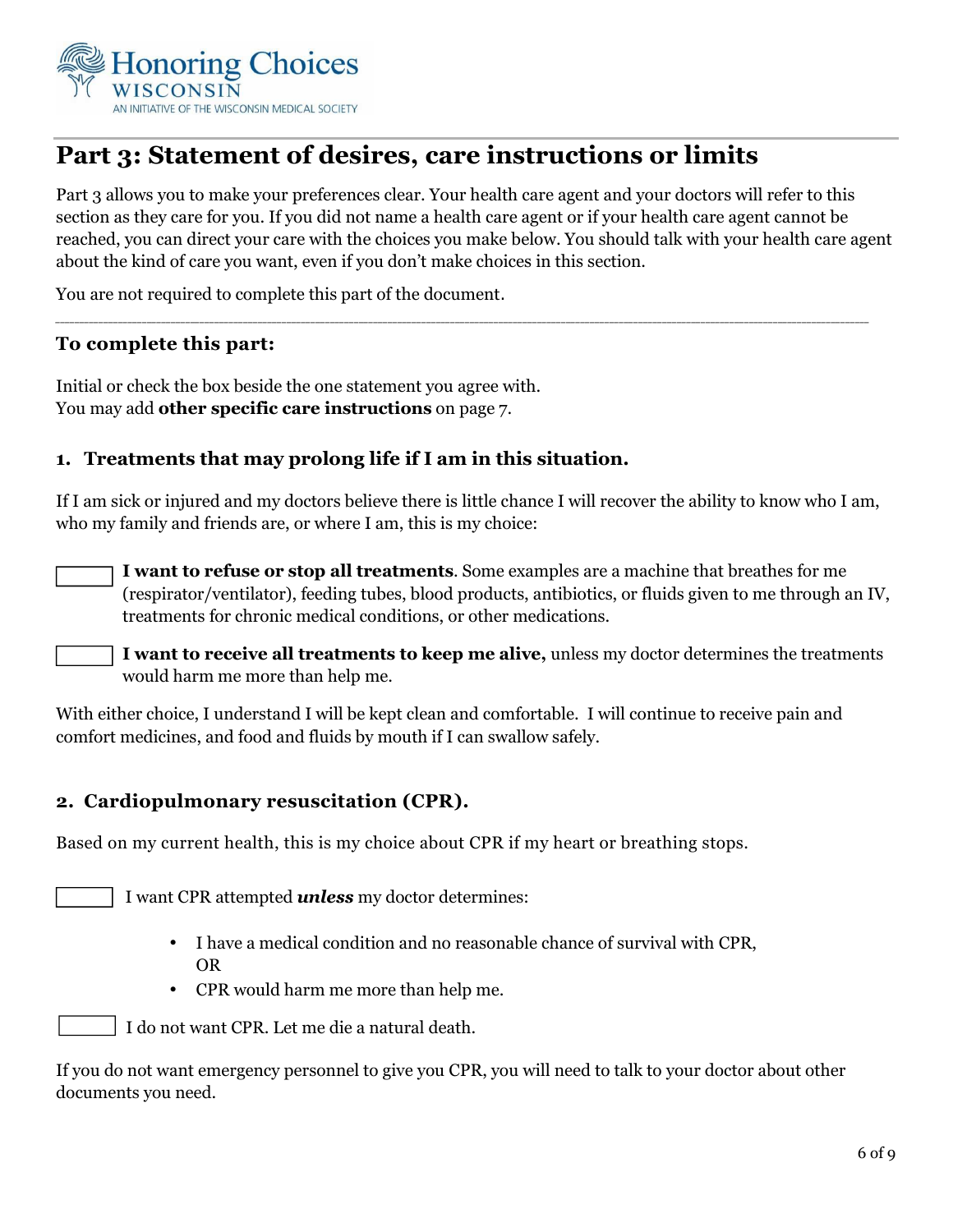

| Specific care instructions to meet my goals and preferences in certain situations:<br>Comfort preferences: These things are important to me for comfort (for example, favorite music,<br>warm blankets, best positioning in bed). |
|-----------------------------------------------------------------------------------------------------------------------------------------------------------------------------------------------------------------------------------|
|                                                                                                                                                                                                                                   |
|                                                                                                                                                                                                                                   |
|                                                                                                                                                                                                                                   |
|                                                                                                                                                                                                                                   |
|                                                                                                                                                                                                                                   |
|                                                                                                                                                                                                                                   |
|                                                                                                                                                                                                                                   |
|                                                                                                                                                                                                                                   |
|                                                                                                                                                                                                                                   |
|                                                                                                                                                                                                                                   |
|                                                                                                                                                                                                                                   |
|                                                                                                                                                                                                                                   |
|                                                                                                                                                                                                                                   |
|                                                                                                                                                                                                                                   |
|                                                                                                                                                                                                                                   |
|                                                                                                                                                                                                                                   |
|                                                                                                                                                                                                                                   |
|                                                                                                                                                                                                                                   |
|                                                                                                                                                                                                                                   |
|                                                                                                                                                                                                                                   |
|                                                                                                                                                                                                                                   |
|                                                                                                                                                                                                                                   |
|                                                                                                                                                                                                                                   |
|                                                                                                                                                                                                                                   |
|                                                                                                                                                                                                                                   |
| Including others when making decisions about my care: (If there is time, try to include these                                                                                                                                     |
| people in my care decisions.)                                                                                                                                                                                                     |
|                                                                                                                                                                                                                                   |
|                                                                                                                                                                                                                                   |
|                                                                                                                                                                                                                                   |
|                                                                                                                                                                                                                                   |
|                                                                                                                                                                                                                                   |
|                                                                                                                                                                                                                                   |
| If I am near death and cannot communicate, I want to give my friends and family                                                                                                                                                   |
| these personal messages:                                                                                                                                                                                                          |
|                                                                                                                                                                                                                                   |
|                                                                                                                                                                                                                                   |
|                                                                                                                                                                                                                                   |
|                                                                                                                                                                                                                                   |
|                                                                                                                                                                                                                                   |
|                                                                                                                                                                                                                                   |
|                                                                                                                                                                                                                                   |
|                                                                                                                                                                                                                                   |
|                                                                                                                                                                                                                                   |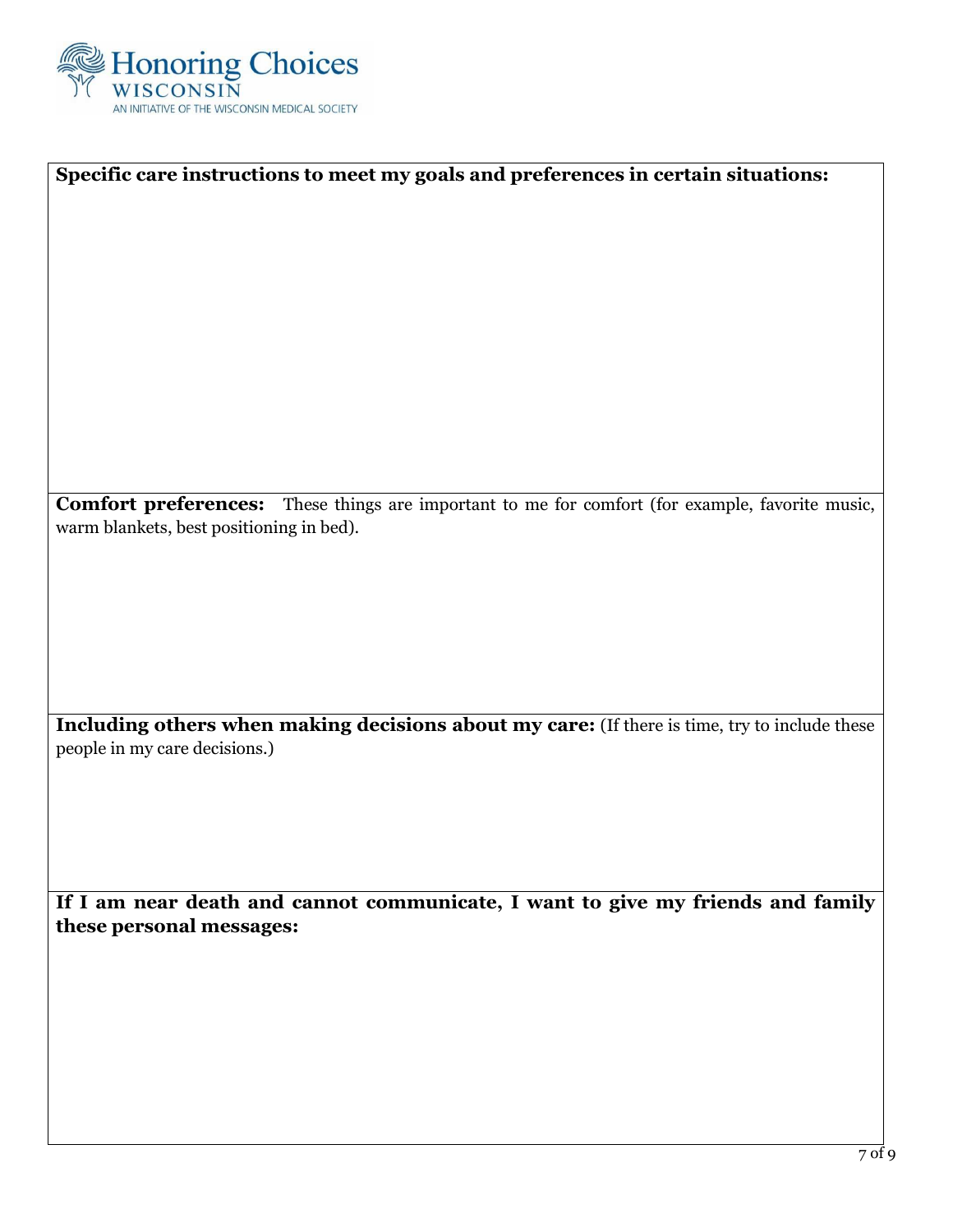

**If I am near death, things I would want:** (For example, favorite music, rituals, dim lighting, a visit from the hospital chaplain or someone from my faith community.)

### **To complete this part:**

Initial or check the box beside the statement you agree with.

After my death, these are some of my preferences:

#### **1. Donation of my organs or tissue (anatomical gifts)**

*Examples of organs are kidney, liver, heart, and lungs. Examples of tissue are eyes, skin, bones, and heart valves.* 

A. I do not wish to donate any part of my body.

B. After I die, I wish to donate any parts of my body that may help others.\*

C. After I die, I wish to donate **only** these organs and tissue:\*

 $\_$  . The contribution of the contribution of  $\overline{a}$  ,  $\overline{b}$  ,  $\overline{c}$  ,  $\overline{c}$  ,  $\overline{c}$  ,  $\overline{c}$  ,  $\overline{c}$  ,  $\overline{c}$  ,  $\overline{c}$  ,  $\overline{c}$  ,  $\overline{c}$  ,  $\overline{c}$  ,  $\overline{c}$  ,  $\overline{c}$  ,  $\overline{c}$  ,  $\overline{c}$  ,

\*If you checked B or C, register in your state at www.DonateLife.net to make your preferences legal.

#### **2. Autopsy preference**

Initial or check one box OR both B and C.



A. I do not wish to have an autopsy.

B. I would accept an autopsy if it can help my relatives and/or loved ones understand the cause of my death or if the findings may help them make their own health care choices.

C. I would accept an autopsy if it can help advance medical knowledge or medical education.